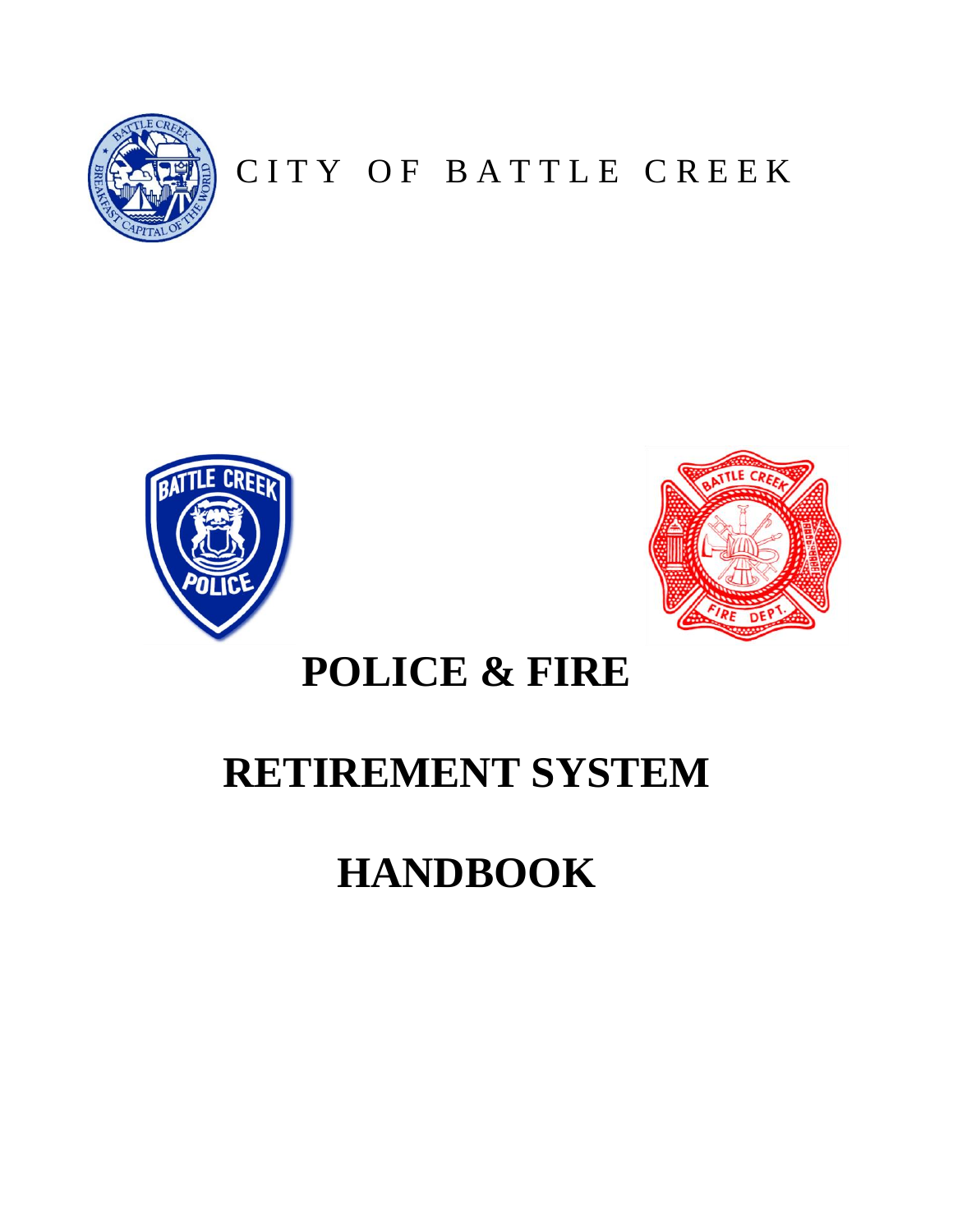# **CITY OF BATTLE CREEK POLICE AND FIRE RETIREMENT SYSTEM**

Police and Fire Retirement System Member,

The City of Battle Creek Police and Fire Retirement System, as established in accordance with Act No. 345 of the Public Acts of 1937, as amended, is a financial program through which you and the City save together to help you meet the economic challenges of retirement, disability, or death. This is your retirement plan.

You contribute a negotiated percent of pensionable wages out of each paycheck to your retirement system; the City also contributes on your behalf. The City's contribution can only be used to provide benefits for police officers, firefighters, and their beneficiary.

This booklet has been prepared to acquaint you with the main features of the retirement system, and to help you in planning for your economic needs in retirement. All forms, policies, agendas and meeting minutes pertaining to the Police and Fire Retirement System are available on the City of Battle Creek's website. We urge you to become familiar with these features.

The information provided in this handbook is intended to be a quick reference and has no binding effect on the City of Battle Creek, Police and Fire Retirement System, and the calculation of retirement benefits. The language provided does not replace the language of Public Act 345 or collective bargaining agreements.

If you have any questions concerning the retirement system or your membership, please contact a member of the Police and Fire Retirement Board. Alternatively, you may also contact the Pension Administrator.

Sincerely,

Board of Trustees Police and Fire Retirement System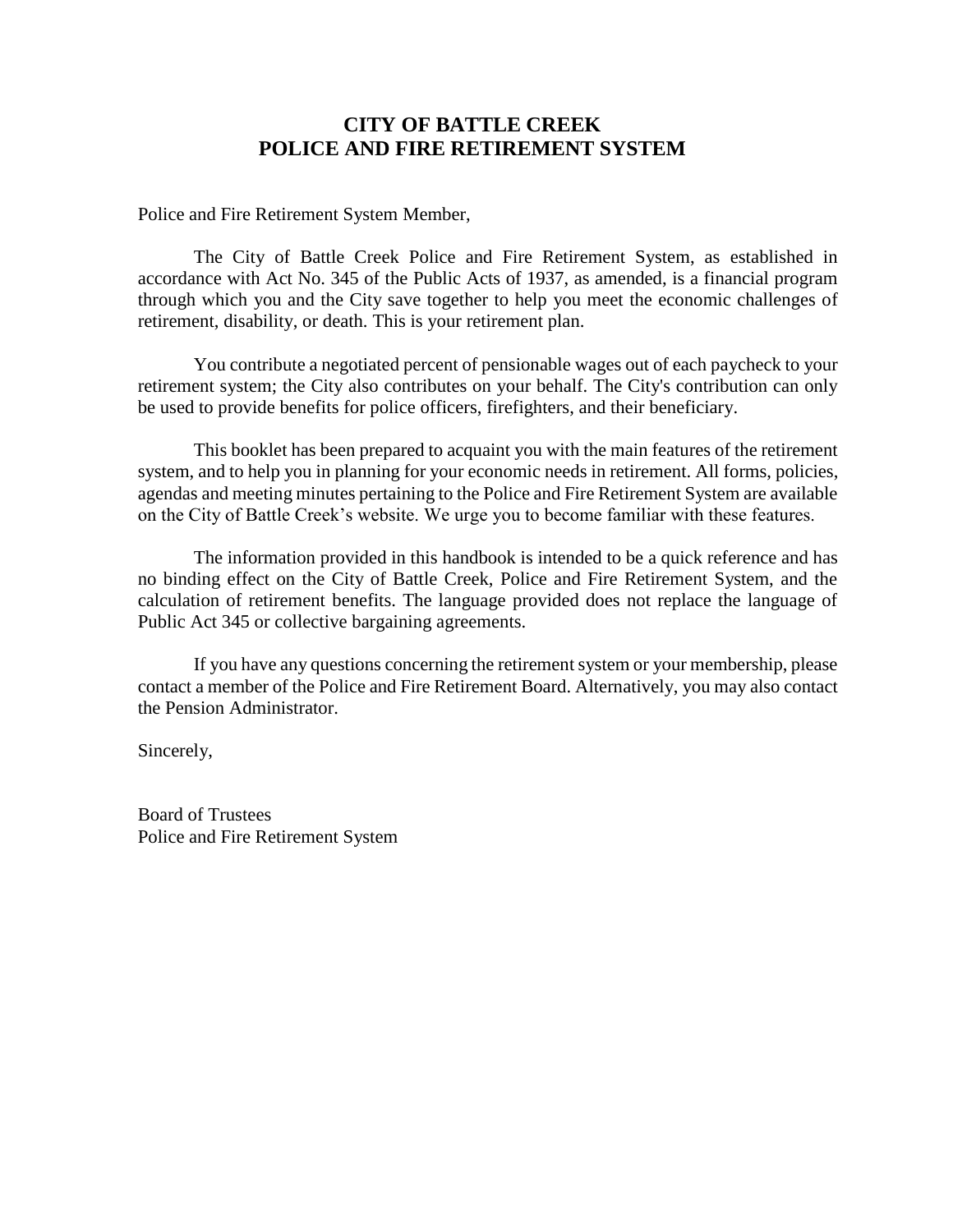# **QUESTIONS AND ANSWERS ABOUT THE CITY OF BATTLE CREEK POLICE AND FIRE RETIREMENT SYSTEM**

#### **1. WHEN MAY I RETIRE?**

Your collective bargaining agreement (CBA) provides information on your specific retirement plan. In general:

- You may retire when you have completed 25 years of service.
- Some units require you to also be at least 50 years of age.
- Twenty-five years of credit service is not required if you terminate between the ages of 60 and 64, and your application for retirement is filed by the City Commission or your Department Head.
- A member who is 65 years of age must retire.

When you retire, you will be paid a Straight Life Service Pension for as long as you live. Upon your death, your surviving spouse will be paid 60% of your Straight Life Pension for the remainder of their life. To be eligible, your surviving spouse must have been married to you on both your date of retirement and your date of death.

#### **2. HOW IS THE AMOUNT OF MY STRAIGHT LIFE PENSION COMPUTED?**

The amount of your Straight Life Pension is based on your pensionable wages and credited service while working for the City as a police officer or firefighter. This amount is calculated based on a percent of your Final Average Compensation. The percent is determined by multiplying your years of credited service by 2% (or a higher percent if negotiated in your collective bargaining agreement) for the first 25 years of service. Some units continue to build an additional 1% for years 26 through 30. See your individual collective bargaining agreement for clarification.

"Final Average Compensation" is the average of the pensionable wages received by you during a predetermined number of years during your last 5-10 years of service. This varies so please refer to your specific collective bargaining agreement for clarification. Please also review the FAC Policy for further explanation of how Final Average Compensation is determined.

There is also a Retirement Benefit Calculator available on the City's website under the Police & Fire Retirement System page. This calculator can be used to provide an estimated Straight Life Pension amount based on the criteria entered into the calculator.

# **3. CAN I PROVIDE FOR PAYMENT TO A BENEFICIARY UPON MY DEATH?**

Yes. You can provide protection for a beneficiary with an insurable interest in your life by electing Option I or Option II prior to your retirement. Your election cannot be changed after you retire. If no option is selected, only your surviving spouse is automatically paid 60% of your Straight Life Pension upon your death. To be eligible, your surviving spouse must have been married to you on both your date of retirement and date of death. Generally, the member electing Option I or II is one who wishes to provide protection for a dependent other than a spouse.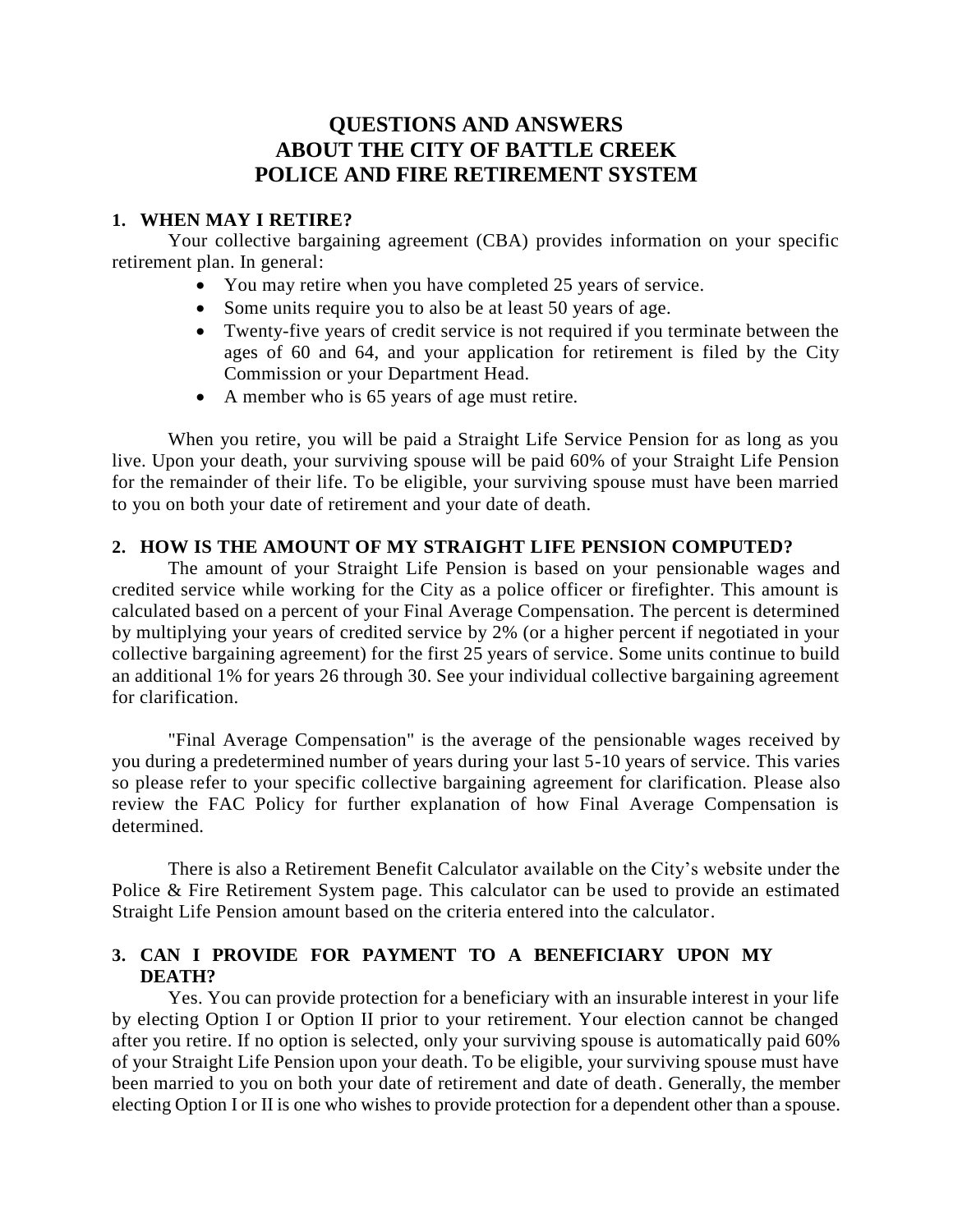The amount of Option I or Option II Pension is based on the amount of your Straight Life Pension and on the age and sex of you and your beneficiary. The Options are made available to you as an additional benefit and for convenience in planning your personal retirement program. Consequently if you choose Option I or II, your pension amount will be slightly reduced from the amount of your Straight Life Pension. The difference between the amount of your Straight Life Pension and the amount of the Option I or Option II Pension represents your share of the cost to the Retirement System of providing an income to the beneficiaries of retired members who elect these options. The following page provides some examples.

#### Option I - 100% Survivor Pension

Under this option, you would be paid a pension for as long as you live with the added provision that, upon your death, the named beneficiary would be paid 100% of your Option I pension for the remainder of their life.

#### Option II-50% Survivor Pension

Under this option, you would be paid a pension for as long as you live with the added provision that, upon your death, the named beneficiary would be paid 50% of your Option II pension for the remainder of their life.

Please contact the Pension Administrator for more detailed examples of how Option I and Option II are calculated.

# **4. WHAT HAPPENS IF I LEAVE CITY EMPLOYMENT BEFORE I CAN RETIRE?**

If you terminate employment as a police officer or firefighter (other than by death or total and permanent disability) after you have completed 10 years of credited service you are eligible for a Deferred Pension. All accumulated contributions must remain on deposit with the retirement system.

For payment of your Deferred Pension to begin, you must apply to the Retirement Board on or after the date you: (1) complete 25 years of credited service just as if you had you continued City employment or (2) reach the age of 60.

Pension benefits begin to accrue the first day of the calendar month immediately after the month in which the application has been filed that is on or after the date the member would have been eligible had the member continued employment.

The amount of your Deferred Pension is computed the same way as a Service Pension using your credited service and Final Average Compensation at the time you leave City employment as a police officer or firefighter (see question 2 on how a Straight Life Service Pension is computed).

#### **5**. **WHAT IF I STOP WORKING FOR THE CITY AND I DO NOT HAVE THE 10 YEARS OF CREDITED SERVICE REQUIRED FOR A DEFERRED PENSION?**

After your final paycheck has been issued, the Pension Administrator will calculate your accumulated contributions including interest. You will receive notification from the Administrator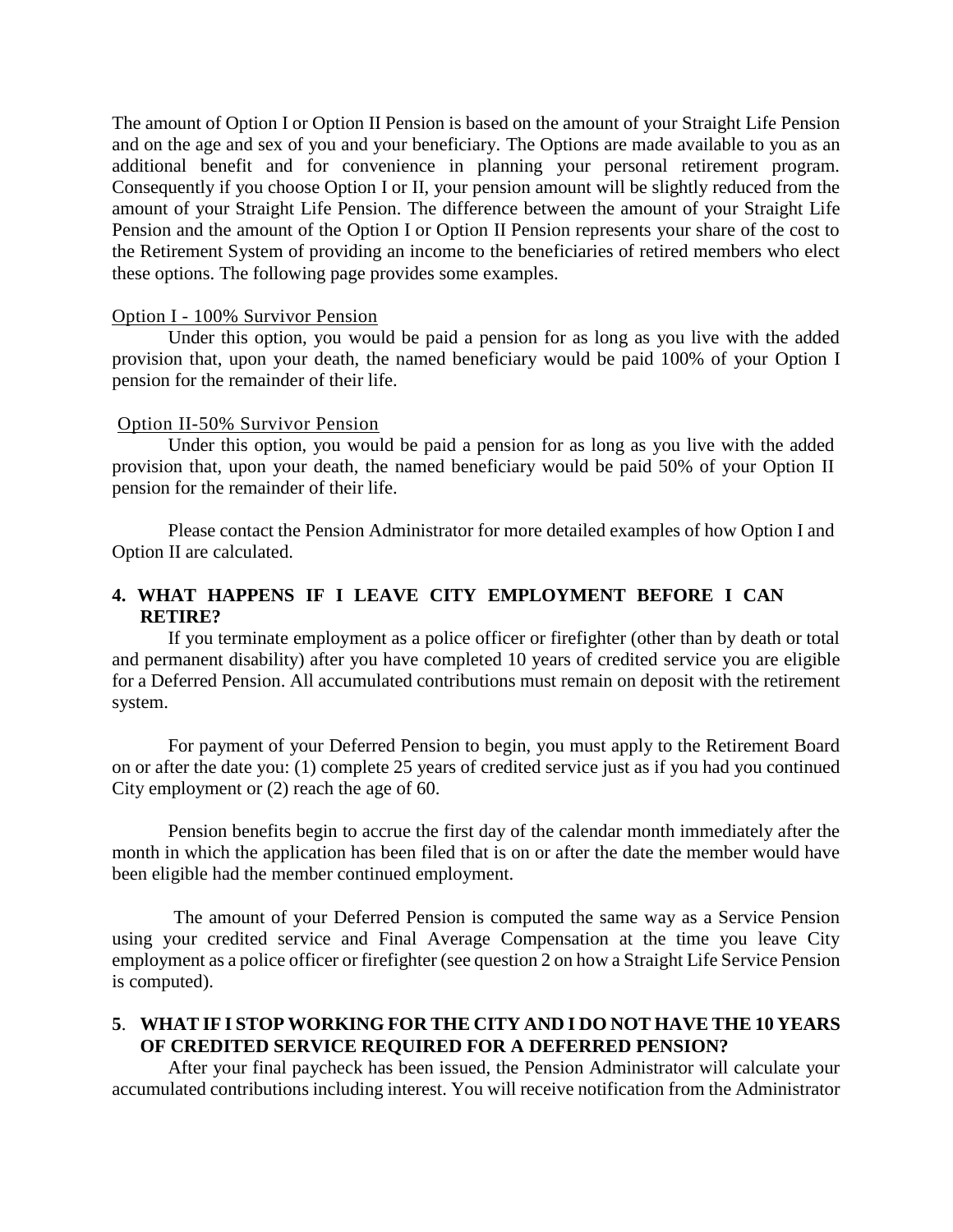including information regarding your option to withdrawal or rollover your contributions. You will be refunded your accumulated contributions, with interest, upon your written application to the Pension Administrator.

#### **6. SUPPOSE I BECOME DISABLED IN THE LINE OF DUTY?**

If you become totally and permanently disabled for duty as a result of your performance of duty as a police officer or firefighter for the City please speak to a Human Resources representative for any potential Workers Compensation benefits and the Pension Administrator for pension benefit options.

One option is to apply for a Disability Pension. This process can be time consuming. If your application for Disability Pension is approved by the medical committee and the Retirement Board as duty related, you will be paid a Duty Disability Pension equal to 50% of your Final Average Compensation until you attain age 55 or recover. However, your Duty Disability Pension is reduced by the amount of any Workers Compensation benefits you might receive.

When you attain age 55 you will be given additional credited service from your date of disability retirement to age 55. The multiplier used for additional credited service is pursuant to Public Act 345 unless addressed in your collective bargaining agreement.

Any time within the 60 days preceding your 55th birthday, you can elect to receive your pension in accordance with Option I or Option II instead of a Straight Life Pension (see question 3 for description of Option I or Option II). Please refer to the Disability Policy for additional information.

#### **7**. **SUPPOSE I AM DISABLED BUT NOT IN THE LINE OF DUTY?**

If you meet the following conditions:

- (a) you are totally and permanently disabled for duty,
- (b) you have at least 5 years of service, and

(c) your application for Disability Pension is approved by the medical committee and the Retirement Board, as non-duty related, you will be paid a Non-Duty Disability Pension equal to 1.5% of your Final Average Compensation multiplied by your credited service and payable until you attain age 55 years or recover. However, your Non-Duty Disability Pension is reduced by the amount of any Workers Compensation benefits you might receive.

When you attain age 55 your Disability Pension will be recomputed on the same basis as a Straight Life Service Pension. This is based on your years of service and Final Average Compensation at the time you terminated City employment (see questions 2 on how a Straight Life Service Pension is computed).

Any time within the 60 days preceding your 55th birthday, you can elect to receive your pension in accordance with Option I or Option II instead of a Straight Life Pension (see questions 3 for a description of Option I or Option II). Please refer to the Disability Policy for additional information.